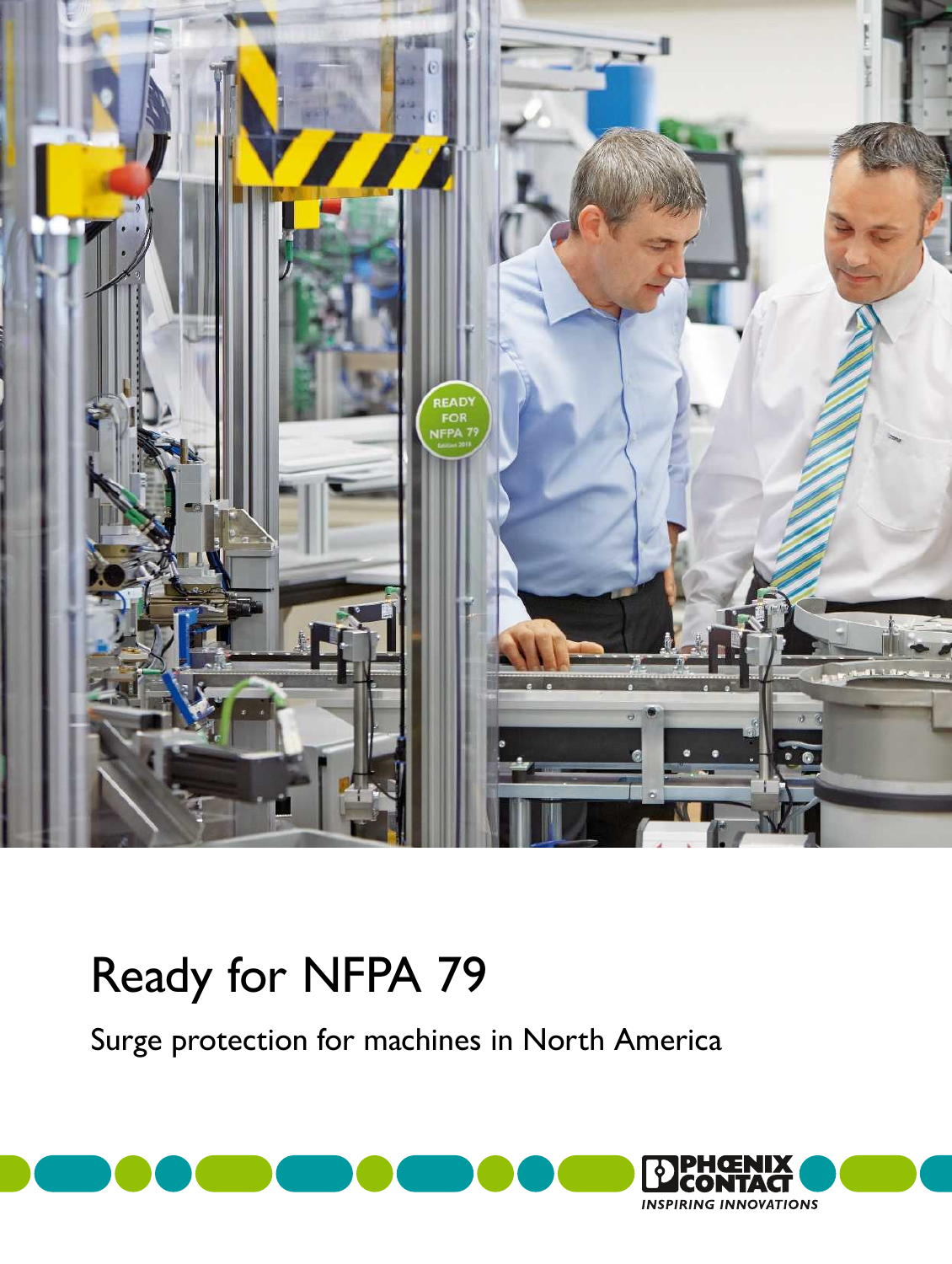# Surge protection is mandatory for machines in the USA

The 2018 Edition of NFPA 79 (Electrical Standard for Industrial Machinery) specifies the use of surge protective devices (SPDs) in machines with safety circuits. This specification has been in effect since November 30, 2017 in those areas of the North American market that have adopted NEC 2017. It applies for all industrial machines being placed on the market. SPDs ensure a voltage limitation appropriate for the insulation coordination. This prevents the safety equipment from being disabled by surge voltages.

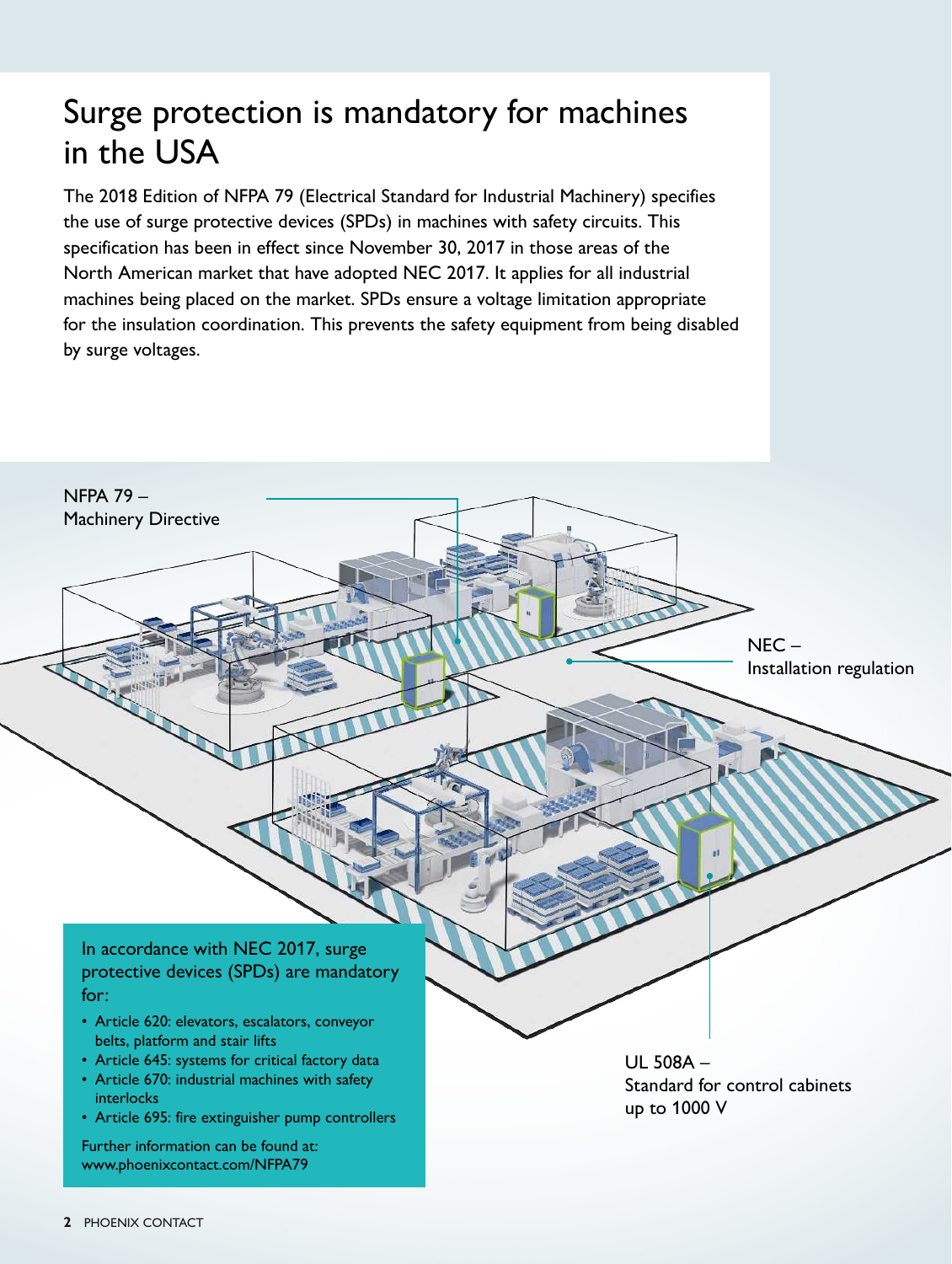#### Requirements under NFPA 79 and our solution

- 1. The surge protective devices (SPDs) used must be appropriate for the respective installation site. This means:
	- UL type 1 SPDs must be used ahead of the main building circuit breaker
	- UL type 1 and type 2 SPDs can be used downstream from the main building circuit breaker
	- UL type 3 SPDs may be installed starting at a distance of 10 meters downstream from the main building circuit breaker
	- UL type 4 SPDs may be used in machine control cabinets and must be suitable for the location where the machine is in use

**All VAL-US type 1 SPDs can be installed in any of these locations.**

- 2. Type 1, type 2, and type 3 SPDs must be "listed devices". **All VAL-US products are UL Listed.**
- 3. The short-circuit current listed on the SPDs may not be exceeded at the installation location. **The VAL-US products deliver a short-circuit current rating (SCCR) of 200 kA (per UL 1449 ed 4).**
- 4. The SPDs must be connected in accordance with the manufacturer's recommendations. The installation specifications must be complied with. **The same specifications per the packing slip apply for the entire VAL-US series.**

### **Note**

UL Standard UL 1449 describes where SPDs should be installed using the type classification. This should not be equated with IEC type classification, which describes the device performance.

As UL Listed type 1 SPDs, the VAL-US series SPDs do not require a separate backup fuse. However, the conductor to the SPD may require a fuse (see NFPA 79 [2018], Section 7.2 and 12.5).

| <b>Nominal voltage</b>                      |              | 277/480 V            | 347/600 V             | 480 V                            | 600 V                 |  |
|---------------------------------------------|--------------|----------------------|-----------------------|----------------------------------|-----------------------|--|
|                                             |              | 3-phase Wye          |                       | Corner-grounded/ungrounded Delta |                       |  |
| Configuration                               |              | N<br>G<br>÷          |                       | G<br>吉                           |                       |  |
| <b>With</b><br>neutral<br>conduc-<br>tor    | <b>Type</b>  | VAL-US-277/40/3+1-FM | VAL-US-347/30/3+1V-FM |                                  |                       |  |
|                                             | Order<br>No. | 2910374              | 1079099               |                                  |                       |  |
| <b>Without</b><br>neutral<br>conduc-<br>tor | <b>Type</b>  | VAL-US-277/80/3+0-FM | VAL-US-347/30/3+0-FM  | VAL-US-480D/30/3+0-FM            | VAL-US-600D/30/3+0-FM |  |
|                                             | Order<br>No. | 1075896              | 2910383               | 2910386                          | 2910391               |  |
| <b>Product list</b>                         |              | Web code: #1783      |                       |                                  |                       |  |

#### Use the protective circuit principle

Surge voltages can also cause damage via signal and data lines. For that reason, all of the conductors that supply the machine should be incorporated in the protection plan. The TERMITRAB complete and

DATATRAB product families include suitable protective devices with UL Listed approval.



| <b>Signal</b>          | Digital I/O                   | Current loop: 4 - 20 mA | Ethernet                     | Profibus DP/RS485 (3-wire) |
|------------------------|-------------------------------|-------------------------|------------------------------|----------------------------|
| <b>Type</b>            | TTC-6P-2X1-F-M-24C-PT-I       | TTC-6P-1X2-24C-PT-I     | DT-LAN-CAT.6+                | TTC-6P-3-HF-F-M-12C-PT-I   |
| Order No.              | 2906794                       | 2906815                 | 2881007                      | 2906796                    |
| <b>Selection guide</b> | $\mathbf i$   Web code: #1389 |                         | $\mathbf{i}$ Web code: #2079 |                            |